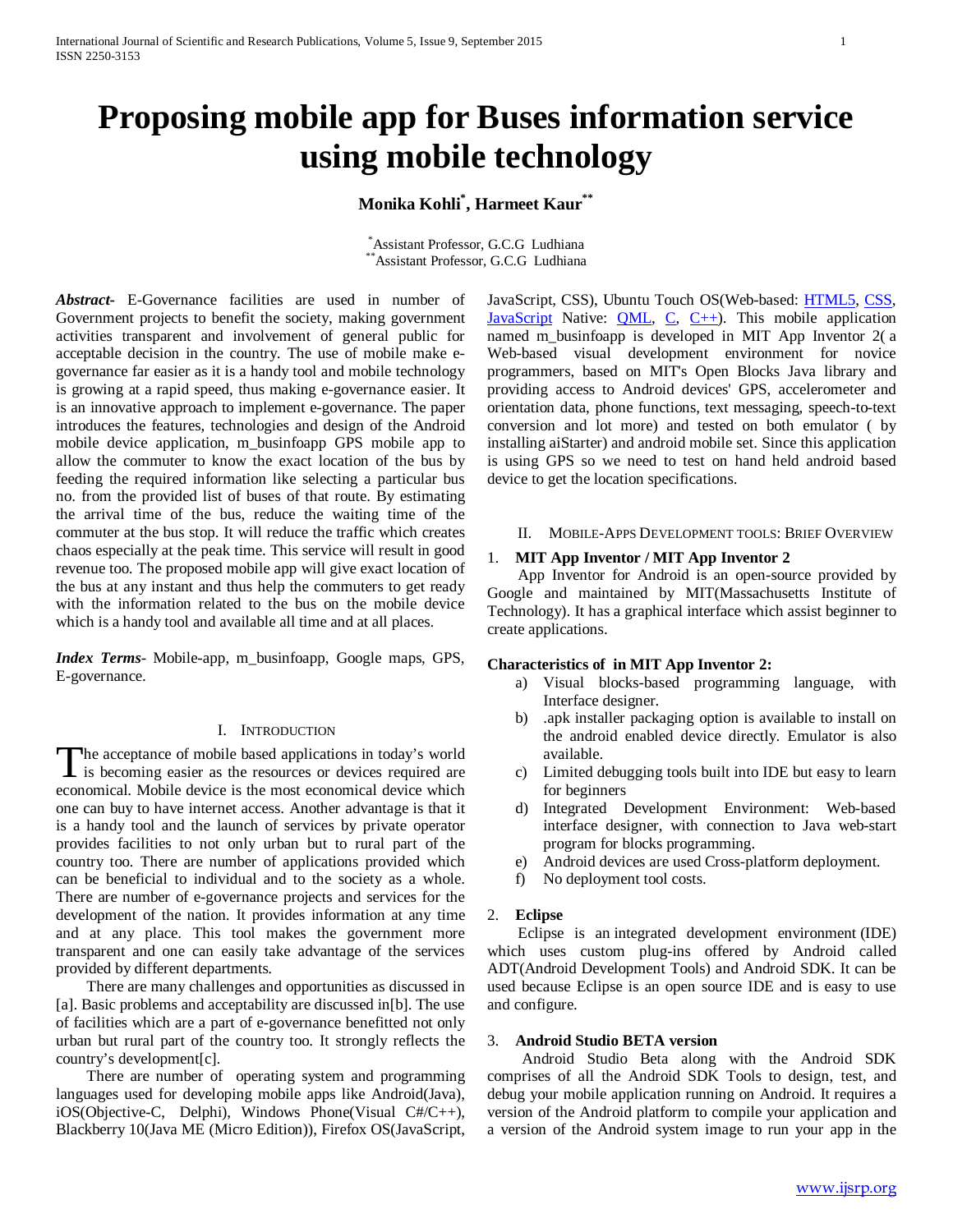emulator. Android Studio is a new Android development environment based on IntelliJ IDEA.

 Different options with operating system, programming language, IDE are available for developing mobile apps. Some of them are given in fig [1].

| S.No.          | <b>Operating System</b>         | From                 | Programming<br>Language                                                          | Development platforms, IDE                                                                                                                        |
|----------------|---------------------------------|----------------------|----------------------------------------------------------------------------------|---------------------------------------------------------------------------------------------------------------------------------------------------|
| $\overline{1}$ | Android                         | Google Inc.          | Java                                                                             | Linux, Mac OS X Windows<br><b>XP</b><br>later.<br>Eclipse,<br><sub>or</sub><br>NetBeans IDE also supports<br>Android development via a<br>plugin. |
| 2              | iOS                             | Apple Inc.           | Objective-C,<br>Delphi                                                           | Xcode                                                                                                                                             |
| $\overline{3}$ | <b>Windows Phone</b>            | Microsoft            | Visual $C\#/C++$                                                                 | <b>Visual Studio IDE</b>                                                                                                                          |
| $\overline{4}$ | <b>Blackberry</b> 10            | Blackberry           | Java ME (Micro<br>Edition)                                                       | HTML 5 webwork, Theme<br>studio                                                                                                                   |
| $\overline{5}$ | <b>Firefox OS</b>               | Mozilla              | JavaScript,<br>JavaScript,CSS                                                    | Firefox browser, Firebug                                                                                                                          |
| $\overline{6}$ | Touch<br>2.8 Ubuntu<br>$\Omega$ | <b>Canonical Ltd</b> | Web-based:<br>HTML5,<br>CSS,<br><b>JavaScript</b> Native:<br>$QML$ , $C$ , $C++$ | Ubuntu SDK, Development<br>requires Ubuntu<br>Desktop<br>12.04 or higher, Free                                                                    |

**Fig[1]: Examples of some operating system, programming language, IDE mobile apps development.**

## III. LITERATURE REVIEW

 The motivation behind the proposed solution is the existing e-governance service offered by different departments which are citizen centric as discussed in[d][e]. Android provides free and open source , providing an easy-to-use development kit containing flexible map display and control functions is discussed in[f]. Location based services offered by Google API can be used to find the current physical location. GPS software service provides mapping compatibility with Google maps. Network based provider or GPS can be used in location provider so that either of the services can contribute to detect the exact location.

 Mobile Seva, innovative initiative launched by Department of Electronics & IT (DeitY), Govt of India under mobile governance to provide public services to the citizen over mobile phones and tablets. Mobile Seva aims to provide a one-stop solution to all Government Departments across the Nation for all their mobile-enablement needs. The National e-Governance Plan (NeGP)**,** takes a holistic view of e-Governance initiatives across the country, integrating them into a collective vision, a shared cause. Around this idea, a massive countrywide infrastructure reaching down to the remotest of villages is evolving, and largescale digitization of records is taking place to enable easy, reliable access over the internet. The ultimate objective is to bring public services closer home to citizens, as articulated in the Vision Statement of NeGP. The mobile verification system, the system of providing PDS benefits by using Aadhaar based online authentication is an app. e-governance scheme is the unique identity project Aadhaar.[g].

 MEA(Ministry of External Affairs) with a view to provide mobile enablement of public services, has launched a Mobile Application mPassPort Seva to offer a wide variety of services to smartphone users such as Passport application status tracking, locating the Passport Seva Kendra (PSK) and general information on various steps involved in obtaining a Passport. This app is available on 3 platforms Android, IOS and Windows. Smartphone application warns people with vision disabilities of obstacles in their way to help them better navigate their environments.

## IV. EXISTING SYSTEM CHALLENGES

 The existing system of offline GPS installed in CTU is used to keep track on the movement of the bus and make the drivers more accountable. GPS unit with electronic mapping of the bus route and customized software is installed on one-fourth of CTU buses to keep check on whether the bus has follow its designated route, did it stop at all its scheduled bus stops, the timing at which it stopped and left the bus stop, etc., is stored in it through radio frequency as soon as the bus enters a depot. The reading of average and maximum speed at which the bus has been driven help curtails rash driving. It is also used on buses belonging to the Bangalore Metropolitan Transport Corporation (BMTC), Delhi Transport Corporation and some private operators. Since the timings at various stops will also be monitored the commuters will be greatly benefited not having to wait indefinitely for the buses. But there is a possibility that bus does not reach its defined stoppage due to some other reason like traffic chaos, etc. Our proposed mobile app will give exact location of the bus at any instant and thus help the commuters to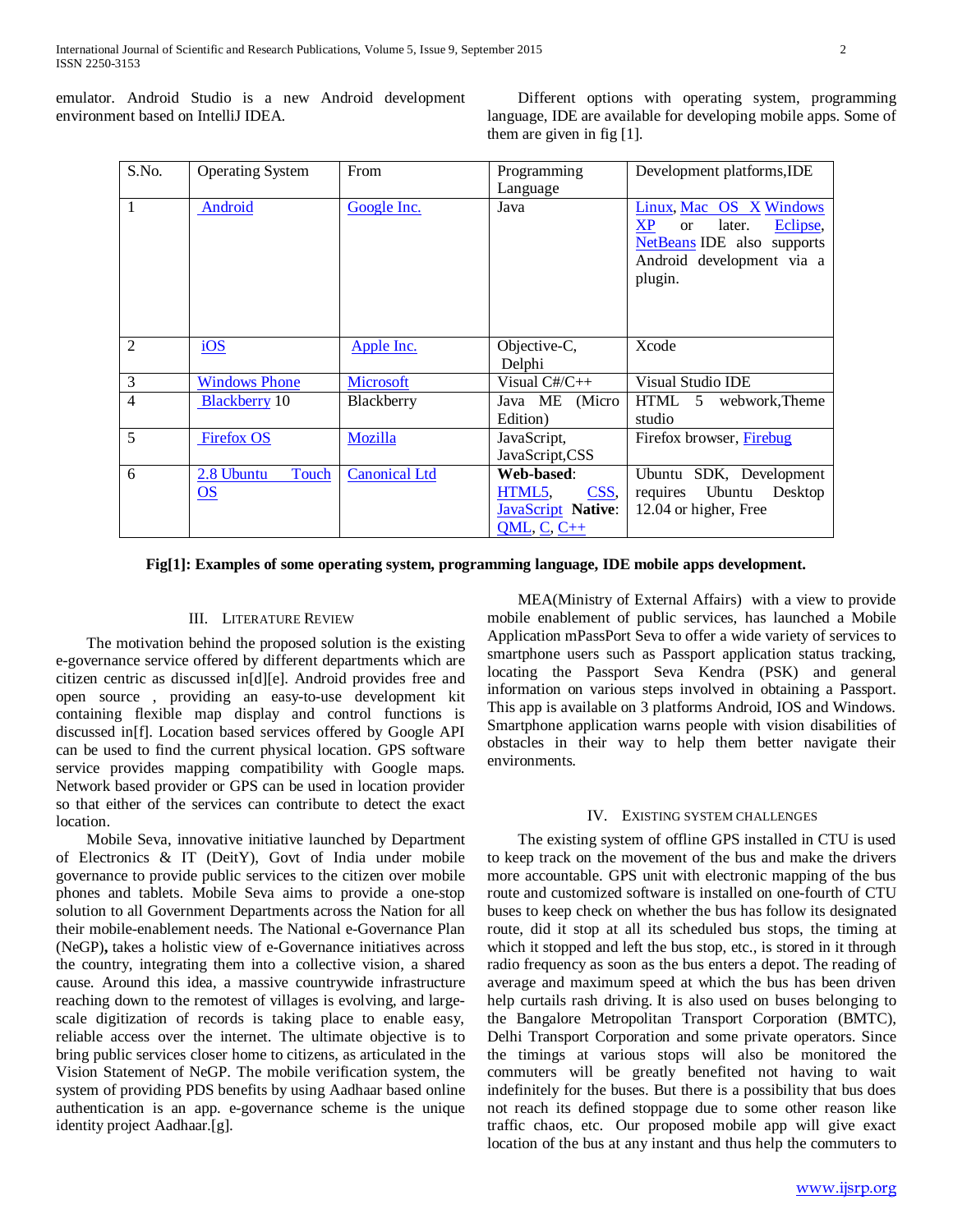get ready with the information related to the bus on the mobile device which is a handy tool and available all time and at all places.

## V. PROPOSED SYSTEM

 Fig[2] and Fig[3 ]shows the basic working model and workflow of the propsed m\_businfoapp.



**Fig[2] Model of m\_businfoapp**



**Fig.[3] Workflow of the proposed system**

 The various steps for the workflow of the proposed m\_businfoapp is given below:

 Step 1: Clients click the button to retrieve the current location(clients location)

 Step 2: Clients current location information is retrieved from GPS server.

 Step 3: Current location retrieved from the server & displayed on the users screen.

Step 4: Client feed the start and end terminal of the bus.

 Step 5: GPS server retrieves the bus numbers of the required route from the bus server database.

 Step 6: List of buses of the specified route will be displayed on the users screen from the bus server.

Step 7: Required bus will be selected.

 Step 8. Current location of the selected bus will be display on Google map and distance is calculated to give estimated arrival time of the bus.

#### VI. IMPLEMENTATION

### **6.1 Tools used**

 The open source tool with graphical interface provided by Google MIT App Inventor for Android is used to develop this app. Tinydb is used as a database. LocationSensor is used to find the location with ActivityStarter. Android Emulator and Aqua Flash(Intex) mobile device is used to test the app.

#### **6.2 Components**

- The proposed system consists of three components:
- 1. The mobile phone application (m\_businfoapp).
- 2. Bus Server
- 3. GPS Server

## **6.3 Algorithm**

#### Algorithm:

Current\_Location [stores the current location of the user] Time\_to\_reach [Estimate time to reach the stoppage] Time to reach  $=$  Bus current location - Current Location If Time\_to\_reach  $> 0$ Display "Estimated time to reach your current location is:" + Time to reach Else Display "Missed the bus"

#### VII. CONCLUSION

 The proposed solution is the existing e-governance service offered by different departments which are citizen centric. Android provides free and open source, providing an easy-to-use development kit. There are number of operating system and programming languages used for developing mobile apps like Android(Java), iOS(Objective-C, Delphi), Windows Phone(Visual C#/C++), Blackberry 10(Java ME (Micro Edition)), Firefox OS(JavaScript, JavaScript, CSS), Ubuntu Touch OS(Web-based: [HTML5,](http://en.wikipedia.org/wiki/HTML5) [CSS,](http://en.wikipedia.org/wiki/CSS) [JavaScript](http://en.wikipedia.org/wiki/JavaScript) Native: [QML,](http://en.wikipedia.org/wiki/QML)  $C, C++)$  $C, C++)$ . Android mobile device application, m\_businfoapp GPS mobile app discuss in this paper allow the commuter to know the exact location of the bus by feeding the required information like selecting a particular bus no. from the provided list of buses of that route. By estimating the arrival time of the bus, reduce the waiting time of the commuter at the bus stop.

#### **REFERENCES**

- [1] Gupta, M. P., Prabhat Kumar, and Jaijit Bhattacharya. Government online: Opportunities and challenges. Tata McGraw-Hill, 2004.
- [2] Dr Dwivedi, Sanjay Kumar, and Ajay Kumar Bharti. "E-GOVERNANCE IN INDIA--PROBLEMS AND ACCEPTABILITY." Journal of Theoretical & Applied Information Technology 17(1) (2010) ,pp.37-43.